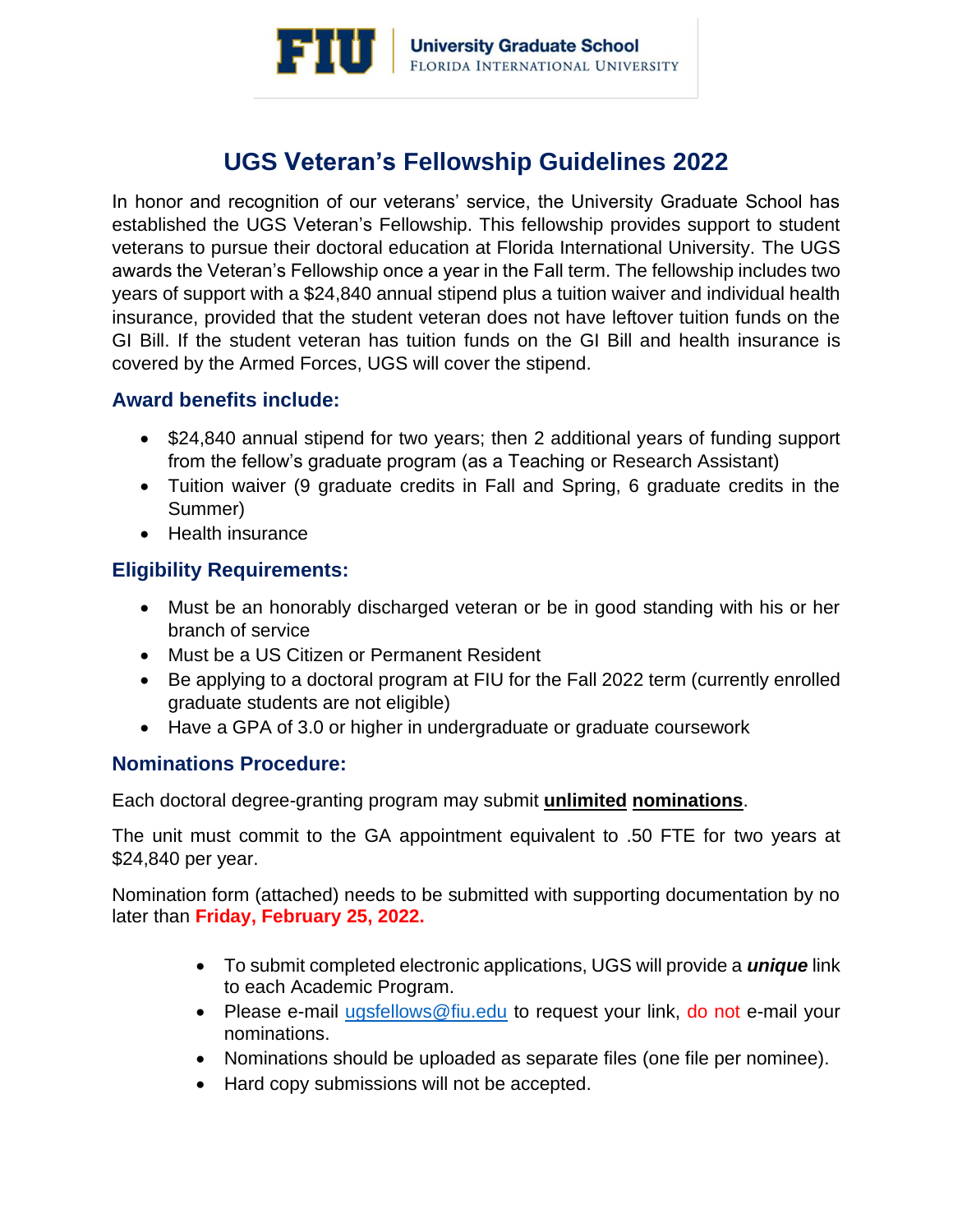

## **SUPPORTING DOCUMENTATION:**

In addition to the completed nomination form, the following supporting documents are also required:

- 1. Student's personal statement outlining his/her undergraduate accomplishments and graduate education goals (It can be same personal statement used in PhD program application)
- 2. Student's Resume/CV
- 3. A cover letter from the Graduate Program Director providing a justification for the student nomination

### **TIMELINE:**

#### **Friday, February 25, 2022**

Deadline for Graduate Program Director to submit completed electronic applications using unique link provided by UGS

#### **Week of Monday, March 21, 2022**

Selection Committee meets to make award recommendations

#### **Week of Monday, March 28, 2022**

The UGS notifies departments of awards and sends official letter to all applicants

Contact Information – For further information or assistance, please contact Claudia Balzán at [cbalzan@fiu.edu.](mailto:cbalzan@fiu.edu)